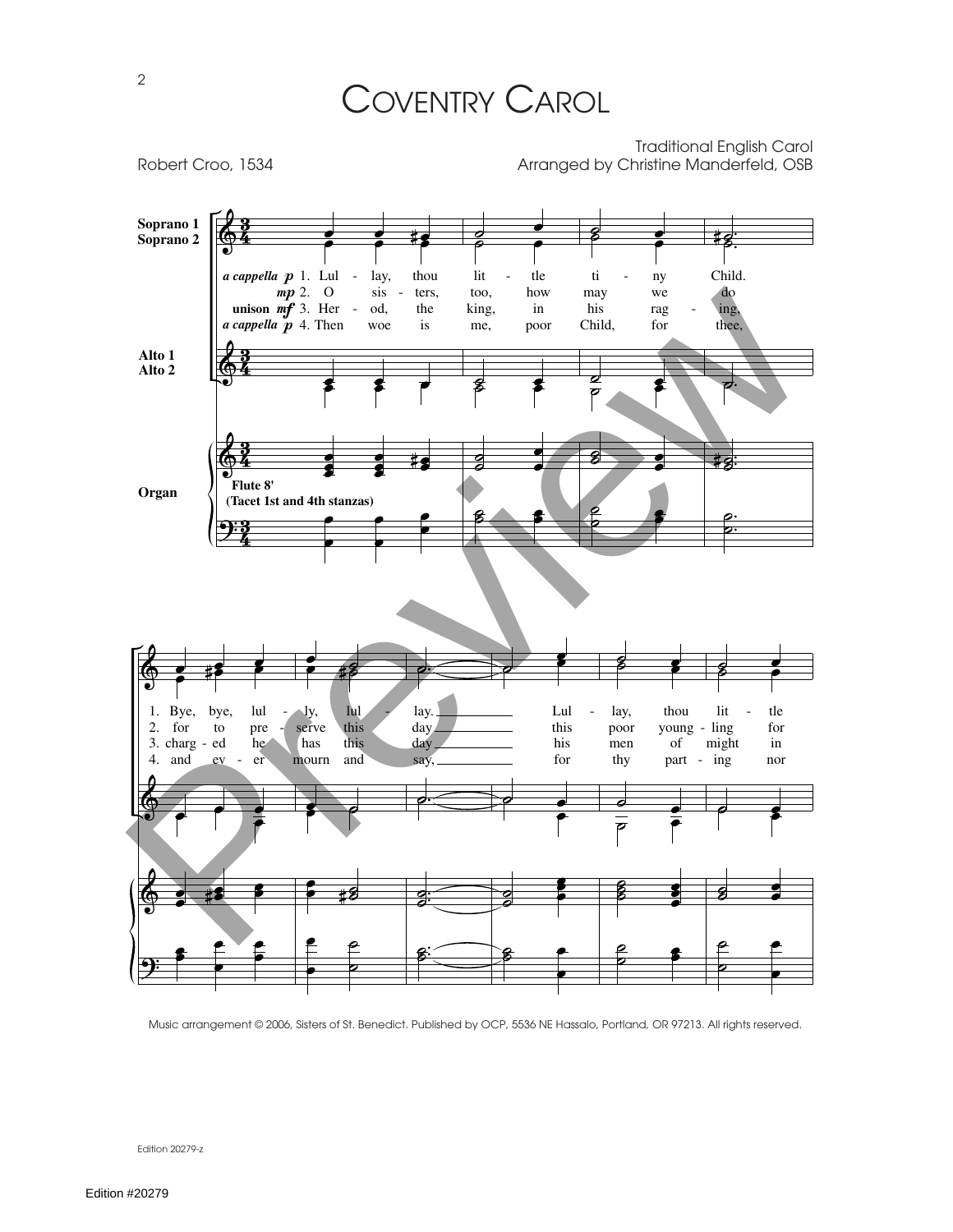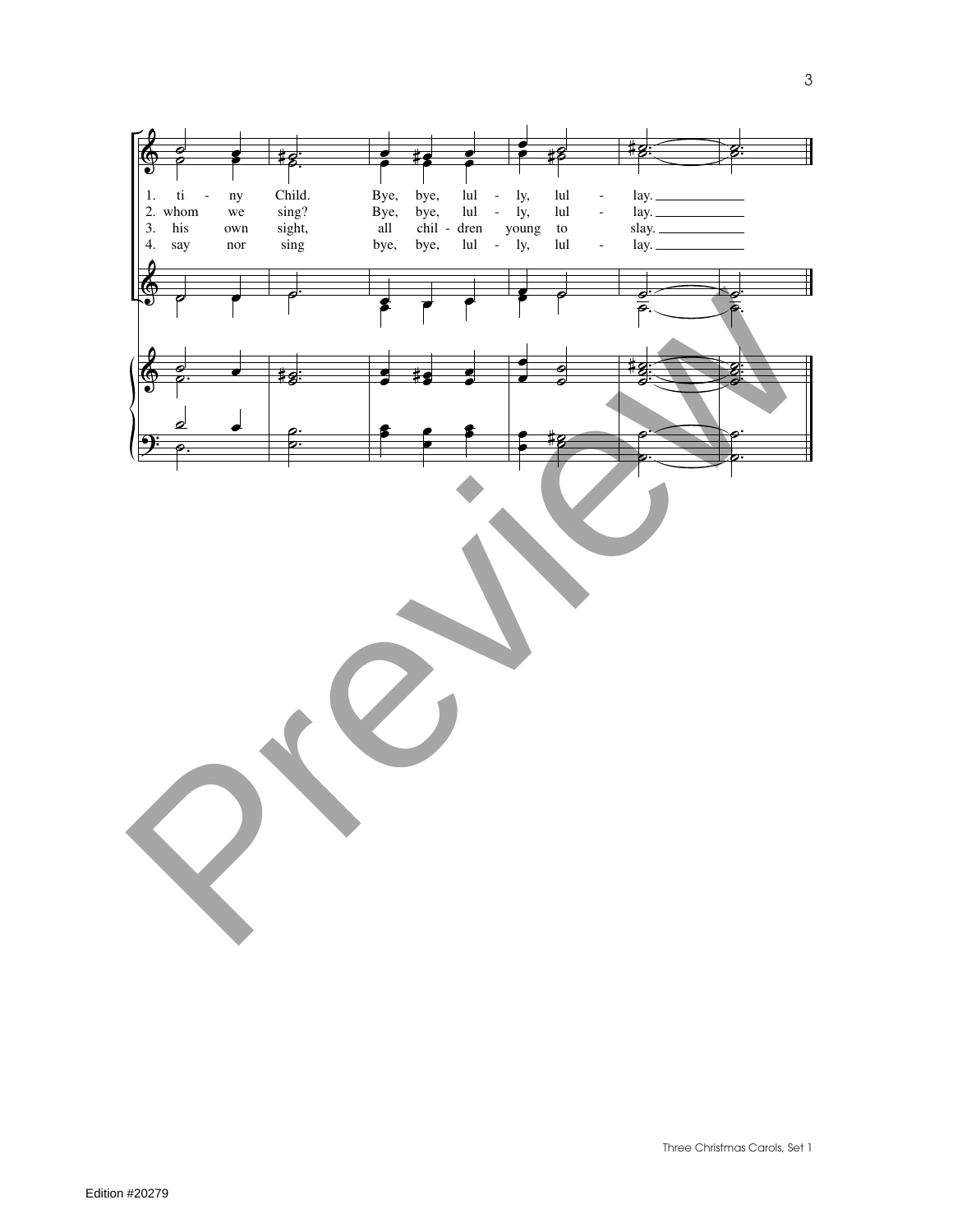Traditional English Carol

Traditional English Carol **Arranged by Christine Manderfeld, OSB**  $\pmb{\phi}$  $\pmb{\phi}$  $\pmb{\phi}$  $\pmb{\phi}$  $\overline{\cdot}$ b b b b b 4 3 <u>วี</u><br>4 <u>3្</u> <u>รี</u><br>4 3 <u>รี</u><br>4 3 4 3 **Unison Soprano 1 Soprano 2 Alto Organ** 2. The (*a cappella*) 3. The 4. The **(Tacet 3rd stanza) Flute 8', Rohrflute 4'** 1. The œ œ œ œ œ  $\overline{\phantom{a}}$ hol - ly and the  $\overline{\cdot}$   $\overline{\cdot}$   $\overline{\cdot}$ hol - ly bears hol - ly bears hol - ly bears a a a  $\overline{\phantom{a}}$  $\overline{\phantom{a}}$ œ **oo. ●** <sup>œ</sup> <sup>œ</sup> <sup>œ</sup> i - vy, when  $\begin{array}{cc} \begin{array}{ccc} \bullet & \bullet & \bullet & \bullet \\ \bullet & \bullet & \bullet & \bullet \end{array} \end{array}$ blos ber branch som ry as as as  $\qquad \qquad \bullet$ <sup>œ</sup> <sup>œ</sup> ˙ œ <sup>œ</sup> <sup>œ</sup> <sup>œ</sup> <sup>œ</sup> <sup>œ</sup>  $\frac{1}{2}$  $\overline{\phantom{a}}$ they are both full  $\overline{\phantom{a}}$ white as red as sharp as an an an y y y  $\cdot$   $\cdot$   $\cdot$ <sup>œ</sup> <sup>œ</sup> <sup>œ</sup> <sup>œ</sup> œ **e** .<br>. . œ œ œ  $\overset{\bullet}{\bullet}$   $\overset{\bullet}{\bullet}$ ˙ <sup>œ</sup> <sup>œ</sup> ˙.  $\spadesuit$  $\blacklozenge$  $\spadesuit$  $\pmb{\phi}$  $\ddot{\textbf{?}}$ b b b b b 2. 3. 4. 1.  $\bullet$   $\bullet$   $\bullet$ grown, of  $\circ$   $\bullet$   $\bullet$ flower, blood, thorn, and and and  $\circ$   $\bullet$  $\overline{\phantom{a}}$  $\overline{\bullet}$ ˙ <sup>œ</sup> œ œ ˙ 。<br>。<br>。 œ e e de la c all the trees that are  $\bullet$   $\bullet$   $\bullet$ Ma - ry bore sweet Ma - ry bore sweet Ma - ry bore sweet  $\cdot$  . .  $\bullet$   $\bullet$   $\bullet$ œ œ œ <sup>œ</sup> <sup>œ</sup> œ œ œ  $\overline{\phantom{a}}$ in the wood, the  $\overline{\phantom{a}}$ Je - sus Christ Je - sus Christ Je - sus Christ to to on  $\overrightarrow{v}$  $\overline{\cdots}$  $\overline{\mathbf{e}}$ **e**  $\frac{1}{2}$   $\frac{1}{2}$   $\frac{1}{2}$   $\frac{1}{2}$ œ  $\cdot$   $\cdot$   $\cdot$ œ œ œ  $\overrightarrow{e}$ hol - ly bears the  $\bullet$   $\bullet$   $\bullet$   $\bullet$   $\bullet$ be do poor sin - ners Christ-mas day in the our sweet Sav -  $\overline{\mathcal{C}}$  $\bullet$   $\bullet$   $\bullet$   $\bullet$ œ  $\frac{1}{2}$ 。<br>。。 。<br>● ● œ œ Soprano 2  $\frac{1}{2}$ <br>
Soprano 2  $\frac{1}{3}$ . The M3 + ly bears a blos - some as well be a set of the set of the set of the set of the set of the set of the set of the set of the set of the set of the set of the set of the se

Music arrangement © 2006, Sisters of St. Benedict. Published by OCP, 5536 NE Hassalo, Portland, OR 97213. All rights reserved.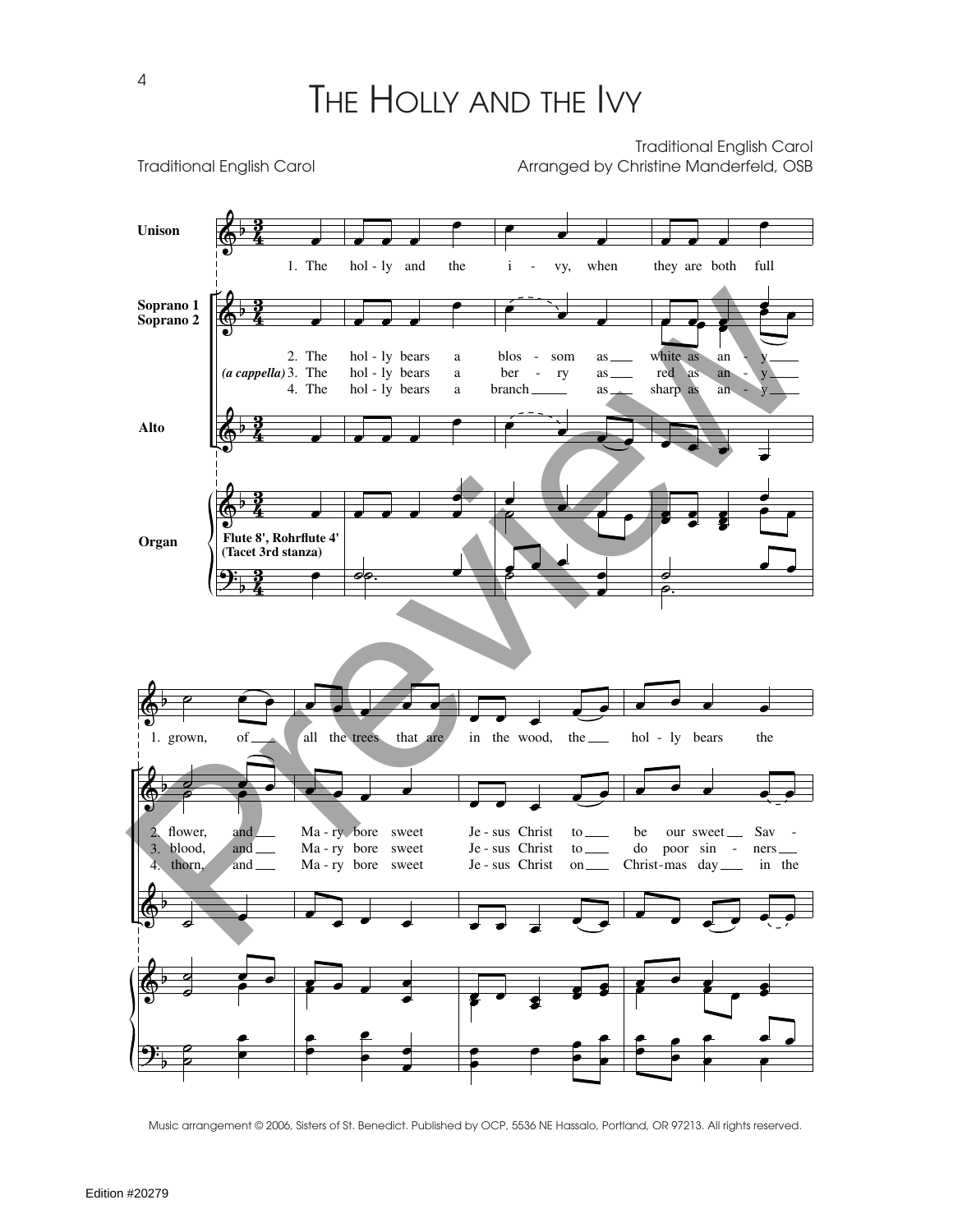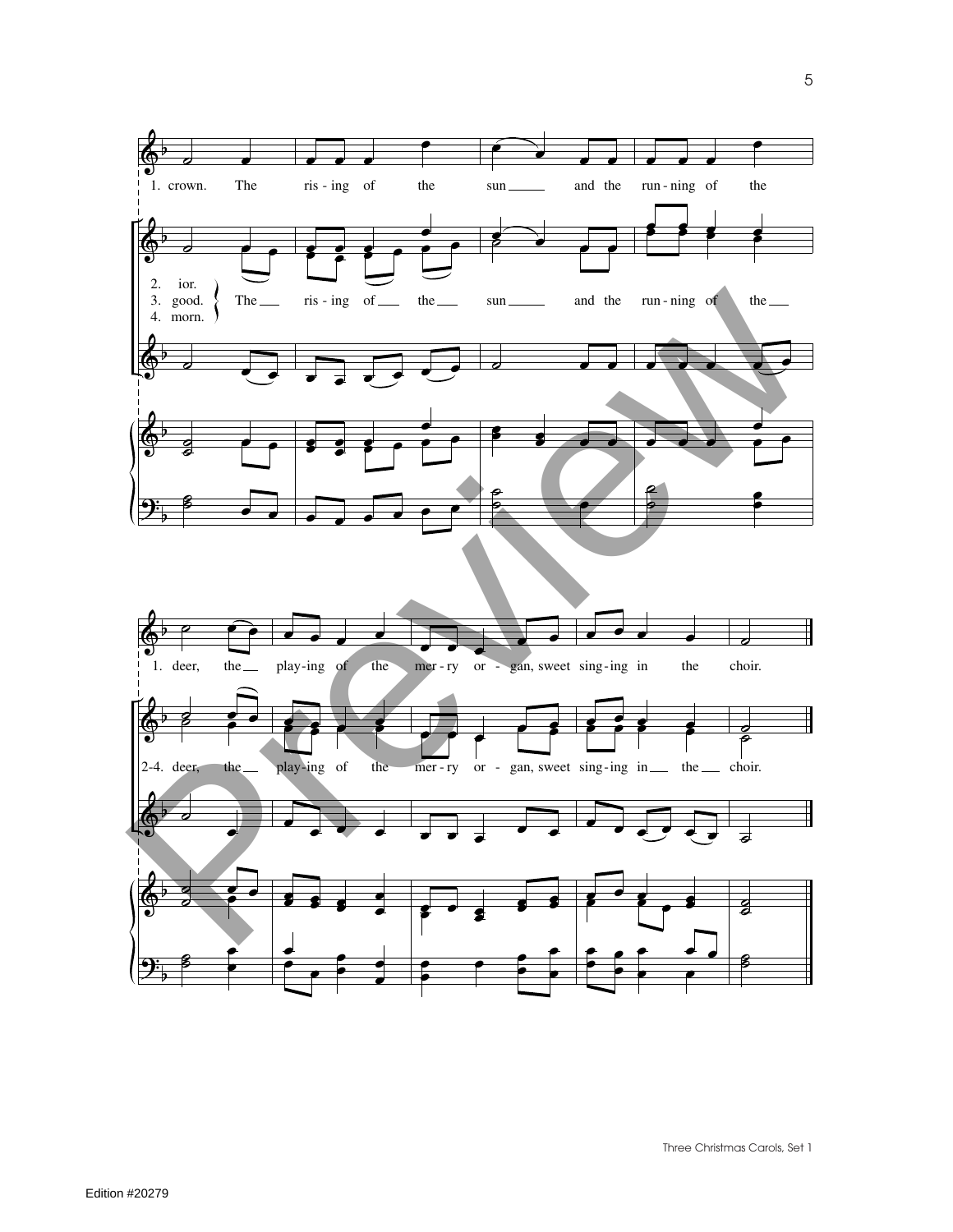Henry John Gauntlett, 1805–1876

Cecil Francis Alexander, 1818-1895 Arranged by Christine Manderfeld, OSB  $\cdot$  ) #  $\cdot$   $\cdot$ 4  $\overrightarrow{e}$   $\overrightarrow{e}$   $\overrightarrow{e}$ œ **Soprano 1**  $\cdot$   $\cdot$   $\cdot$   $\cdot$  $\pmb{\phi}$ 4<br>4  $\frac{\partial}{\partial x^2}$  $\overline{\phantom{a}}$ œ œ **Soprano 2**  $low$ ly 1. Once in roy al Da - vid's cit - y stood a down who is God and 2. He came to earth from heav - en  $\frac{1}{\sqrt[3]{\frac{1}{16}}}\cdot\frac{1}{\sqrt[3]{\frac{1}{16}}}\cdot\frac{1}{\sqrt[3]{\frac{1}{16}}}\cdot\frac{1}{\sqrt[3]{\frac{1}{16}}}\cdot\frac{1}{\sqrt[3]{\frac{1}{16}}}\cdot\frac{1}{\sqrt[3]{\frac{1}{16}}}\cdot\frac{1}{\sqrt[3]{\frac{1}{16}}}\cdot\frac{1}{\sqrt[3]{\frac{1}{16}}}\cdot\frac{1}{\sqrt[3]{\frac{1}{16}}}\cdot\frac{1}{\sqrt[3]{\frac{1}{16}}}\cdot\frac{1}{\sqrt[3]{\frac{1}{16}}}\cdot$ eyes see own re - 3. And our at last<sub>—</sub> shall him through his #  $\cdot$   $\cdot$ 4 **Alto 1**  $\cdot$   $\cdot$   $\cdot$   $\cdot$  $\cdot$   $\cdot$   $\cdot$  $\spadesuit$ 4<br>4  $\overline{\phantom{a}}$ **Alto 2** œ œ #  $\cdot$  jet  $\bullet$ 。<br>。 …  $\epsilon$  $\frac{1}{2}$  $\pmb{\phi}$  $\circ$   $\bullet$   $\bullet$  $\bullet$  $\stackrel{\bullet}{\longrightarrow}$  $\frac{e}{e}$   $\frac{e}{e}$   $\frac{e}{e}$  $\circ$   $\bullet$   $\bullet$ tle shed, where moth laid by 1. cat a er her b<sub>a</sub> all, and his shel - ble 2. Lord of ter was a sta love; for that child ing dear gen - tle 3. deem so and #  $\pmb{\phi}$  $\overline{\cdot}$  $\overline{\cdot}$   $\overline{\cdot}$   $\overline{\cdot}$ œ  $\overline{\mathbf{s}}$  $\frac{1}{2}$  $\frac{1}{\sqrt{1-\frac{1}{\sqrt{1-\frac{1}{\sqrt{1-\frac{1}{\sqrt{1-\frac{1}{\sqrt{1-\frac{1}{\sqrt{1-\frac{1}{\sqrt{1-\frac{1}{\sqrt{1-\frac{1}{\sqrt{1-\frac{1}{\sqrt{1-\frac{1}{\sqrt{1-\frac{1}{\sqrt{1-\frac{1}{\sqrt{1-\frac{1}{\sqrt{1-\frac{1}{\sqrt{1-\frac{1}{\sqrt{1-\frac{1}{\sqrt{1-\frac{1}{\sqrt{1-\frac{1}{\sqrt{1-\frac{1}{\sqrt{1-\frac{1}{\sqrt{1-\frac{1}{\sqrt{1-\frac{1}{\sqrt{1-\frac{1}{\sqrt{1-\frac{1$  $\frac{1}{2}$ #  $\circ$   $\bullet$   $\bullet$   $\bullet$  $\cdot$  in the set of  $\cdot$  $\cdot$  $\frac{1}{2}$  $\overline{\mathbf{e}}$ . 。<br>。 <br>。  $\spadesuit$  $\overline{\phantom{a}}$ œ  $\frac{1}{2}$ man ger for his bed. Ma ry was that 1. in a stall. With 2. and his cra dle was a the poor and bove; his is **Lord** in heav'n and he leads 3. our  $\mathbf{a}$ #  $\breve{\Phi}$  $\cdot$   $\cdot$  $\overline{\mathbf{e}}$   $\overline{\mathbf{e}}$   $\overline{\mathbf{e}}$  $\cdot$   $\cdot$  $\overrightarrow{e}$ œ  $\left( \begin{array}{cc} 0 & 0 \\ 0 & 0 \\ 0 & 0 \end{array} \right)$ #  $\frac{1}{2}$  $\bullet$   $\bullet$   $\bullet$   $\bullet$   $\bullet$   $\bullet$ œ œ  $\frac{\partial}{\partial t}$  $\frac{1}{2}$  $\pmb{\phi}$  $\frac{1}{2}$  $\cdot$   $\cdot$ œ œ 1. moth - er mild, Je  $sus$ <sub>—</sub> Christ, her lit tle Child. lived on earth ior 2. meek and low - ly our Sav ho - ly.  $\overline{\phantom{a}}$ place 3. chil - dren on  $\frac{1}{\sqrt{1-\frac{1}{\sqrt{1-\frac{1}{\sqrt{1-\frac{1}{\sqrt{1-\frac{1}{\sqrt{1-\frac{1}{\sqrt{1-\frac{1}{\sqrt{1-\frac{1}{\sqrt{1-\frac{1}{\sqrt{1-\frac{1}{\sqrt{1-\frac{1}{\sqrt{1-\frac{1}{\sqrt{1-\frac{1}{\sqrt{1-\frac{1}{\sqrt{1-\frac{1}{\sqrt{1-\frac{1}{\sqrt{1-\frac{1}{\sqrt{1-\frac{1}{\sqrt{1-\frac{1}{\sqrt{1-\frac{1}{\sqrt{1-\frac{1}{\sqrt{1-\frac{1}{\sqrt{1-\frac{1}{\sqrt{1-\frac{1}{\sqrt{1-\frac{1$ the where he has gone. #  $\overrightarrow{c}$  $\pmb{\phi}$  $\epsilon$   $\epsilon$   $\epsilon$   $\epsilon$  $\overline{\cdot}$ œ  $\epsilon$   $\epsilon$ 

Music arrangement © 2006, Sisters of St. Benedict. Published by OCP, 5536 NE Hassalo, Portland, OR 97213. All rights reserved.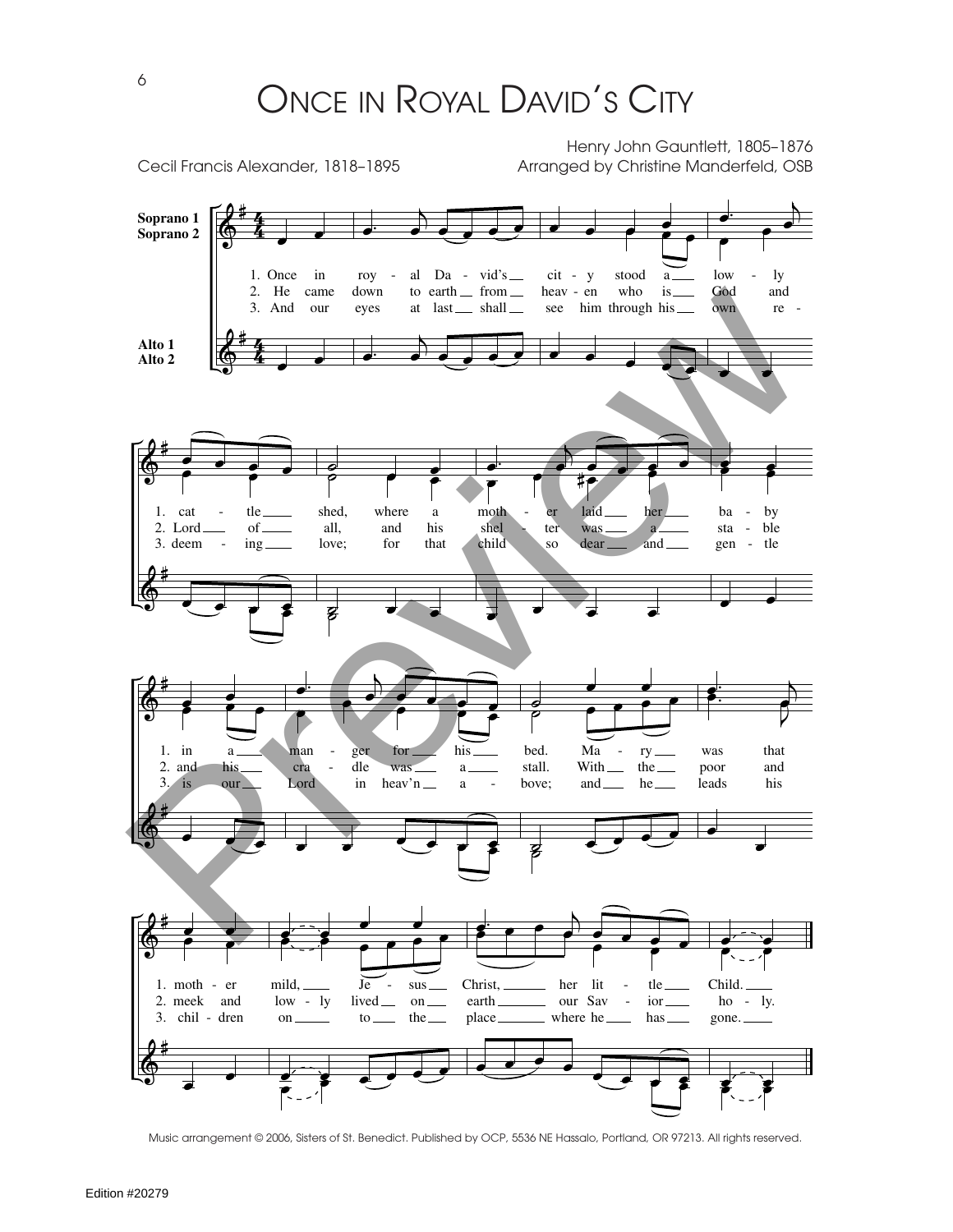*Assembly Editions*